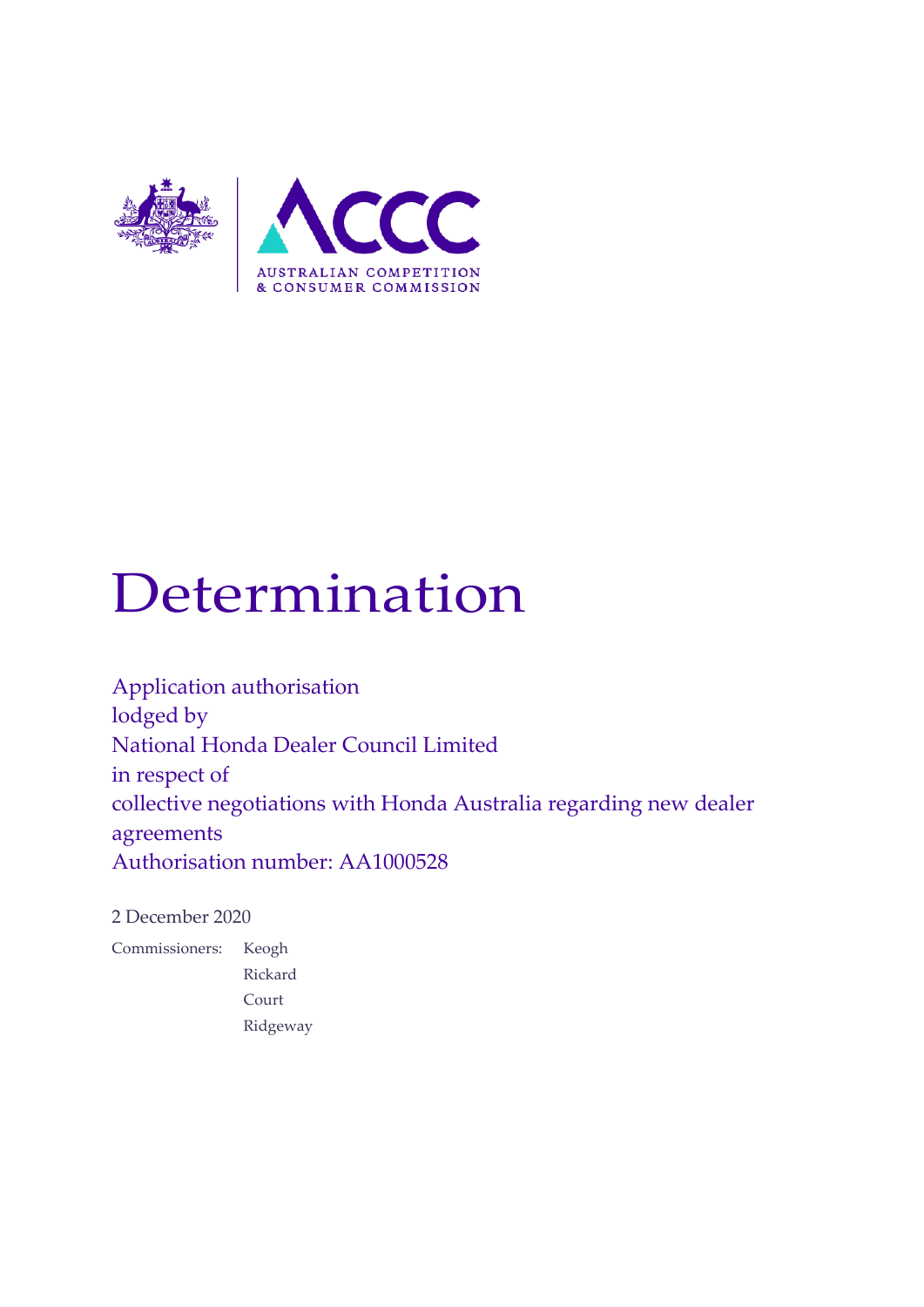# Summary

**The ACCC has decided to grant authorisation to enable the National Honda Dealer Council and a group of Honda dealers to collectively negotiate with Honda Australia in relation to the transition of some Honda dealers to a new agency model proposed to be entered into between Honda Australia and the dealers.** 

**The ACCC considers the arrangements are likely to result in some public benefits, including transaction cost savings for all parties. The ACCC considers the arrangements for which authorisation is sought are likely to result in only limited public detriment given Honda Australia and the dealers will continue to face competition from other vehicle manufacturers and service providers, the narrow scope of the proposed conduct, and the voluntary nature of participation in the proposed conduct. Regardless of any collective conduct by Honda dealers, competition between them is likely to be affected by Honda Australia's decision to transition to agency arrangements (which is not the subject of the ACCC's assessment).** 

**The ACCC grants authorisation until 31 July 2026.**

# 1. The application for authorisation

- 1.1. On 21 August 2020, the National Honda Dealer Council Limited (the **NHDC**) lodged application for authorisation AA1000528 with the Australian Competition and Consumer Commission (the **ACCC**). The NHDC sought authorisation for itself and a group of Honda Australia Pty Ltd (**Honda Australia**) dealers, to collectively negotiate with Honda Australia in relation to the transition of Honda dealers to a new agency model proposed to be entered into between Honda Australia and the dealers. The group of dealers is comprised of dealers transitioning to Honda Australia's proposed new agency model (the **Dealers**). Any transitioning Honda Australia dealer is free to join the group.
- 1.2. The NHDC sought authorisation for 11 years. This application for authorisation AA1000528 was made under subsection 88(1) of the *Competition and Consumer Act 2010* (Cth) (the **Act**).
- 1.3. The ACCC may grant authorisation which provides businesses with legal protection for arrangements that may otherwise risk breaching the competition law but are not harmful to competition and/or are likely to result in overall public benefits. In this instance, legal protection is sought because Honda dealers may be in competition with each other in relation to certain products or services.
- 1.4. The NHDC also requested, and on 16 September 2020, the ACCC granted under subsection 91(2) of the Act, interim authorisation to enable it and the Dealers to commence collective negotiations with Honda Australia while the ACCC considered the substantive application.

# 2. Background

# Honda Australia's New Model

2.1. In March 2020, Honda Australia publicly announced that it intends to replace Dealers' arrangements with a new agency model proposed to be entered into between Honda Australia and the Dealers (the **New Model**), whereby Dealers would deal with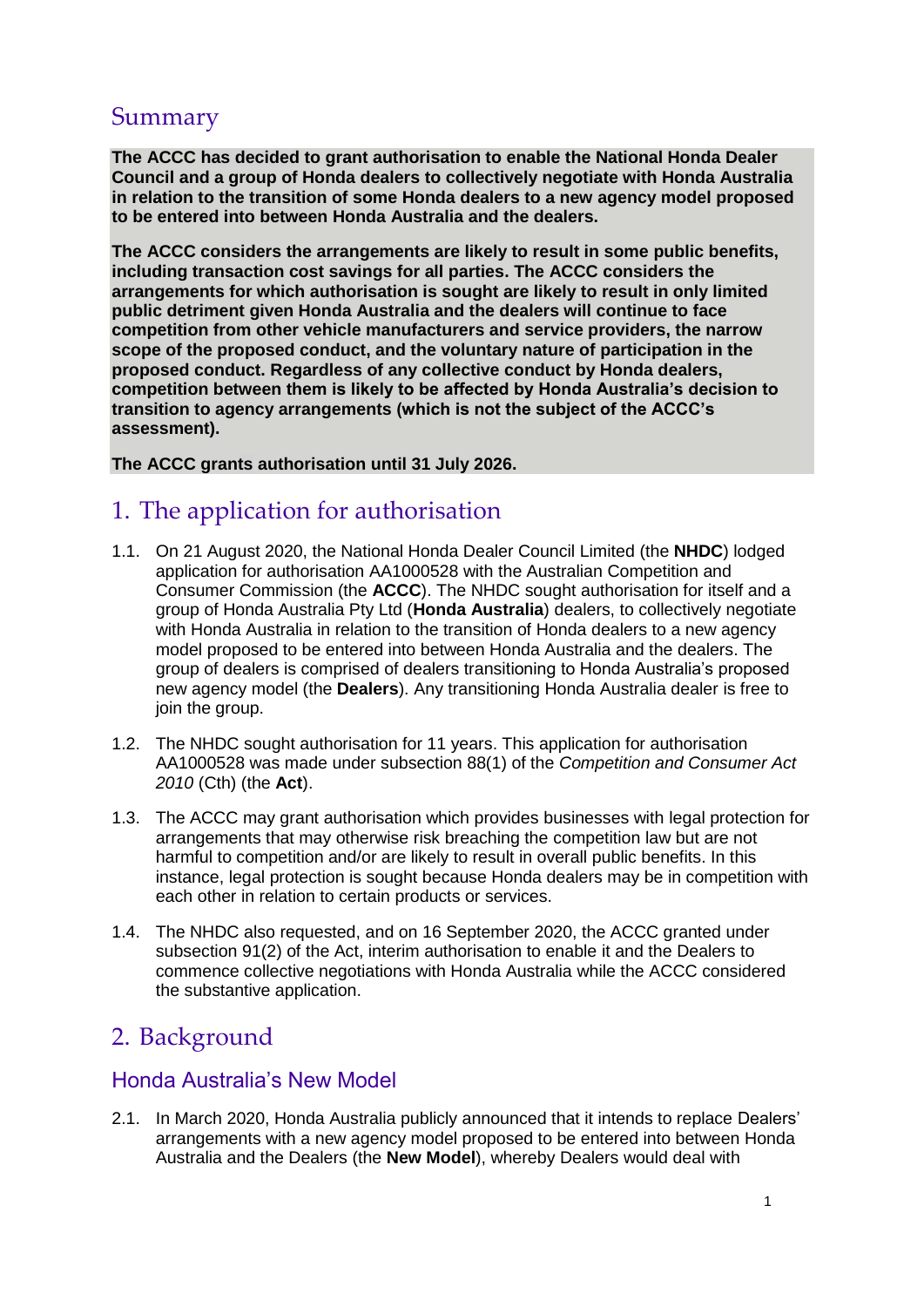consumers as agents of Honda Australia in some respects, rather than in their own right. Honda Australia has announced its current intention is to adopt a 'one price everywhere' policy so consumers have access to transparent and consistent pricing set by Honda Australia. The New Model is to be implemented by July 2021.

- 2.2. Honda Australia advises that the New Model was developed in order to maintain a viable and sustainable business in the face of numerous industry-wide challenges. Honda Australia's stated aim in transitioning to the New Model is to improve the customer's experience in purchasing Honda vehicles.
- 2.3. The NHDC advises that, as presently structured, under the New Model, Dealers would not sell accessories, servicing, parts, used cars and insurance as agents of Honda Australia, meaning that they will continue to offer these products and services in competition with one another. However, the NHDC asserts that, as part of the transition to the New Model, Honda Australia proposes to exercise control over many of those elements and to provide directions to Dealers about how those parts of the business are to be conducted – for example, to require Dealers to use certain providers for services such as insurance, after-market products and oils.
- 2.4. Honda Australia has also announced that it intends to reduce the number of dealerships and models of Honda vehicles sold in Australia. As a result, in moving from current arrangements to the New Model, Honda Australia will terminate agreements with a number of dealers, whereas others will transition to new agency arrangements.
- 2.5. The current application for authorisation is **not** for the New Model, but rather for proposed conduct by Dealers in response to the New Model, and accordingly it is not within the scope of this authorisation process for the ACCC to assess the New Model.

# The NHDC and Honda Australia dealers

- 2.6. The NHDC is an advocacy body for Honda Australia dealers, comprised of representatives nominated by each state and territory council of Honda Australia dealers.
- 2.7. Currently, Honda Australia's dealers sell new and used Honda motor vehicles, and associated financing, insurance, affiliated products, aftermarket products, and predelivery and after-sale vehicle servicing and parts. Each dealer has entered into a dealer agreement following individual negotiations with Honda Australia. The ACCC understands there are around 60 Honda Australia dealers, operating over more than 100 sites.
- 2.8. The NHDC submits, and the ACCC has accepted, that the specific Dealers the subject of the authorisation application cannot be publicly disclosed at this point, because doing so would effectively identify which Honda Australia dealers will be terminated, and which will be transitioned to the New Model. The NHDC submits that such a disclosure would be prejudicial to the businesses of the terminated dealers during the period prior to termination and damage the Honda brand more generally. However, the NHDC agreed to provide Honda Australia with a list of which dealers form the group, prior to the commencement of any collective negotiation.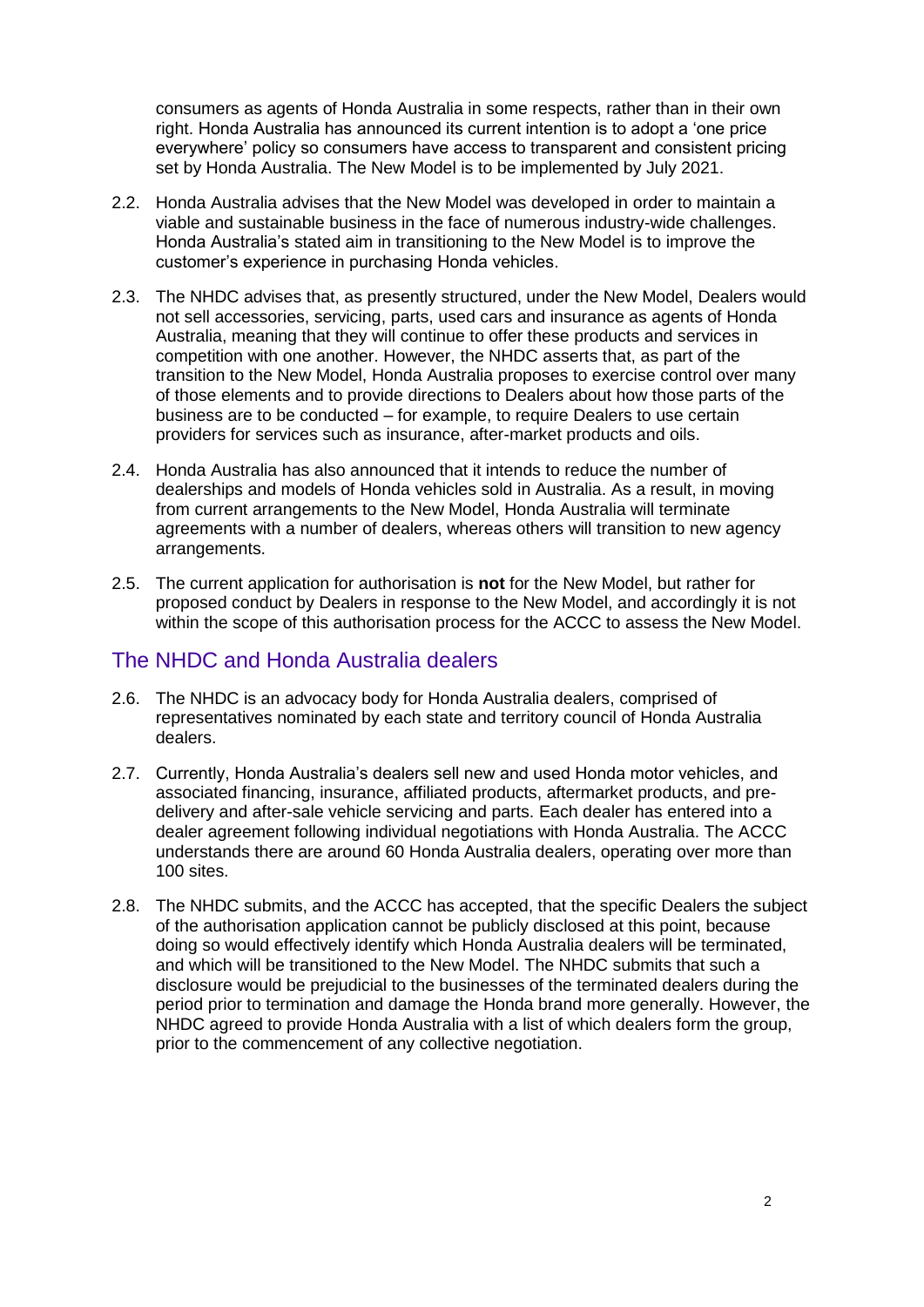# 3. The Proposed Conduct

- 3.1. The NHDC sought authorisation for itself and the Dealers to:
	- discuss and share information about the proposed New Model (including its terms and the proposed transition from the existing arrangements to the new agency agreements) and,
	- to the extent required, collectively bargain with Honda Australia, and
	- to the extent required, give effect to any agreements arising from those collective negotiations.

#### (the **Proposed Conduct**).

- 3.2. The Proposed Conduct extends to new and used Honda cars, servicing and parts. The Proposed Conduct does not extend to motorbikes, quad bikes, scooters, marine or other vehicles.
- 3.3. The NHDC itself will not enter into any binding agreements with Honda Australia but will play a role in assisting and supporting the Dealers to discuss the New Model between themselves, and will represent the Dealers in any collective negotiations with Honda Australia. Individual dealers will then enter into individual agreements with Honda Australia which may include terms in respect of which agreement is reached as a result of collective negotiations.
- 3.4. The NHDC submits that Dealers who elect to participate in the application for authorisation are under no obligation to engage in joint discussions or collective bargaining.
- 3.5. NHDC has sought authorisation for 11 years.

# 4. Consultation

- 4.1. A public consultation process informs the ACCC's assessment of the likely public benefits and detriments from the Proposed Conduct.
- 4.2. The ACCC invited submissions from a range of potentially interested parties including Honda Australia, industry associations and government bodies. Two submissions were received prior to the draft determination, from the Australian Automotive Dealer Association (**AADA**) and Honda Australia. <sup>1</sup> The AADA supports the application for authorisation. Honda Australia advises it does not object to the application, but raises a number of concerns (discussed in detail below).
- 4.3. On 30 October 2020 the ACCC issued a draft determination proposing to grant authorisation until 31 July 2026. A pre-decision conference was not requested following the draft determination, and no further submissions were received.
- 4.4. Public submissions by the NHDC and interested parties are on the Public Register for this matter.

<sup>-</sup><sup>1</sup> A list of the parties consulted and the public submissions received is available from the ACCC's public register [www.accc.gov.au/authorisationsregister.](http://www.accc.gov.au/authorisationsregister)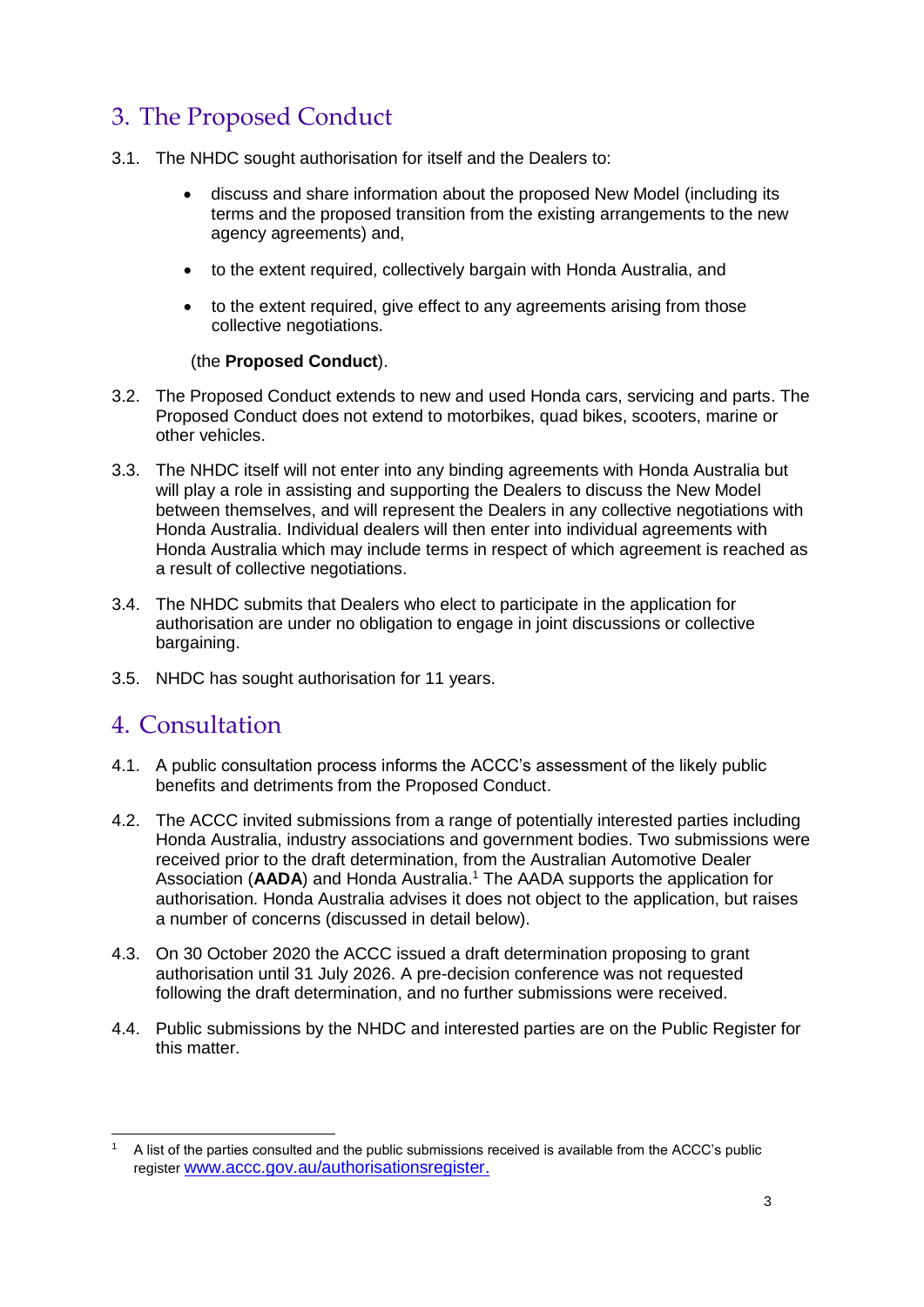# 5. ACCC assessment

- 5.1. The ACCC's assessment of the Proposed Conduct is carried out in accordance with the relevant authorisation test contained in the Act.
- 5.2. The NHDC has sought authorisation for Proposed Conduct that would or might constitute a cartel provision within the meaning of Division 1 of Part IV of the Act and may substantially lessen competition within the meaning of section 45 of the Act. Consistent with subsection 90(7) and 90(8) of the Act, the ACCC must not grant authorisation unless it is satisfied, in all the circumstances, that the conduct would result or be likely to result in a benefit to the public, and the benefit would outweigh the detriment to the public that would be likely to result (authorisation test).

## Relevant areas of Competition

- 5.3. To assess the likely effect of the Proposed Conduct, the ACCC will identify the relevant areas of competition likely to be impacted.
- 5.4. The NHDC submits that the primary products affected are new Honda vehicles, but also Honda used vehicles, servicing and parts.
- 5.5. Depending on the scope of the products and services Honda Australia includes within the New Model, the NHDC submits that the Proposed Conduct has potential to affect competition in the markets for other products and services as well – for example, insurance and aftermarket products.
- 5.6. The ACCC considers that the relevant areas of competition are likely to be those for:
	- the supply of various products and services to consumers, including new cars, used cars, aftermarket products, insurance, servicing and repairs, in various regional markets in Australia
	- the supply of various services to car dealers in Australia, including franchise services, new cars, and parts.
- 5.7. The ACCC does not consider it necessary to precisely define the relevant markets for the purposes of its assessment of the Proposed Conduct.

# Future with and without the Proposed Conduct

- 5.8. In applying the authorisation test, the ACCC compares the likely future with the Proposed Conduct that is the subject of the authorisation to the likely future in which the Proposed Conduct does not occur.
- 5.9. The NHDC submits that the competitive dynamics of the relevant markets will change as a result of the New Model regardless of whether authorisation is granted, as Honda Australia intends to introduce the New Model in some form in any event.
- 5.10. The ACCC accepts that in the future without the Proposed Conduct, Honda Australia is likely to introduce the New Model in some form. Therefore, the ACCC accepts that in the future without the Proposed Conduct existing competition between Honda Australia dealers will be significantly reduced, or – in the case of competition for the supply for those products for which the Dealers become Honda Australia agents - eliminated.
- 5.11. The NHDC also submits that, if the Proposed Conduct is not authorised, the Dealers will not be able to share information amongst themselves about their negotiations with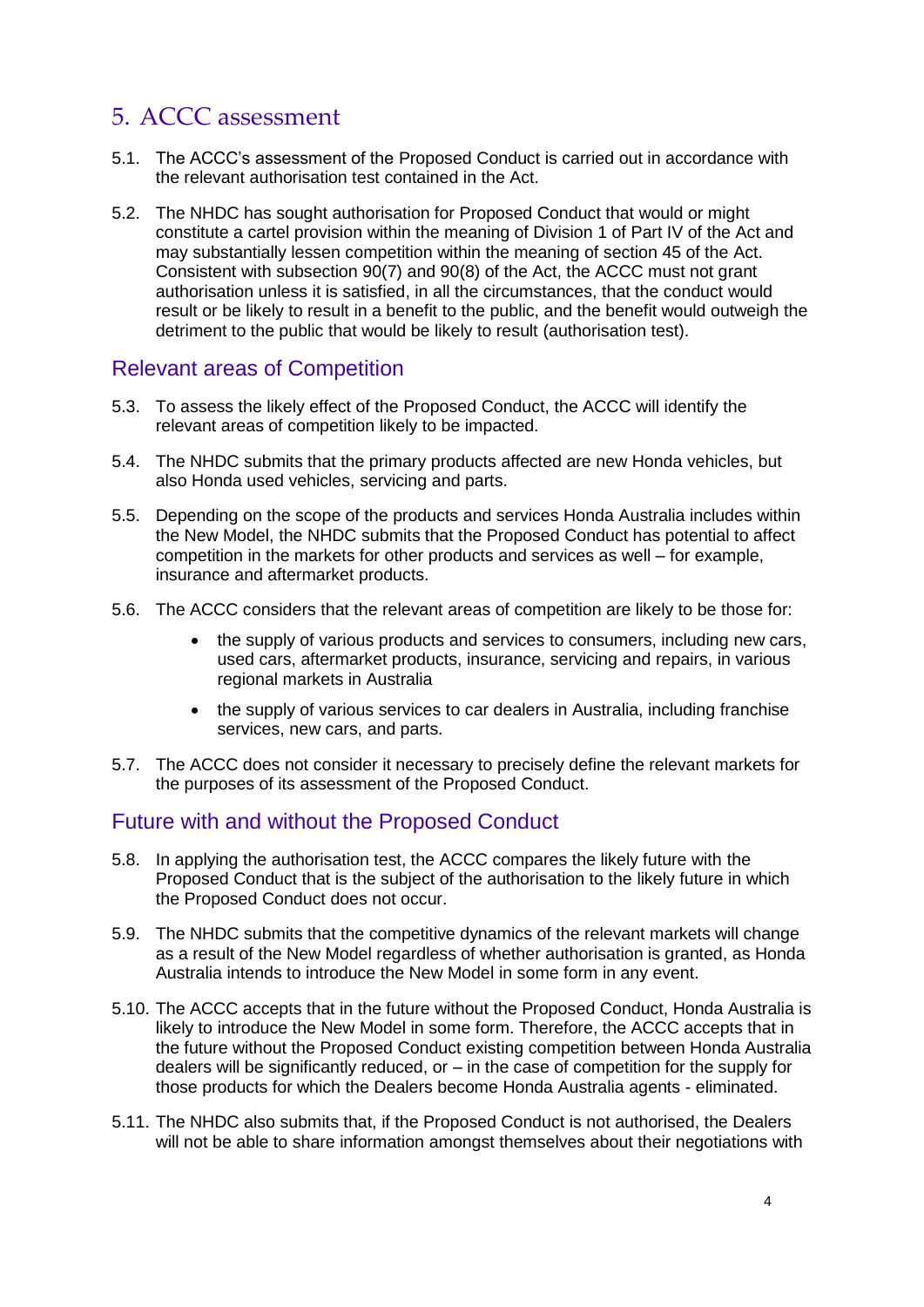Honda Australia and will be significantly disadvantaged in those negotiations for the transition to the New Model.

5.12. The ACCC considers that, absent the Proposed Conduct, the Dealers are likely to engage in individual negotiations with Honda Australia regarding the transition to the New Model.

## Public benefits

5.13. The Act does not define what constitutes a public benefit. The ACCC adopts a broad approach. This is consistent with the Australian Competition Tribunal (the **Tribunal**) which has stated that the term should be given its widest possible meaning, and includes:

*…anything of value to the community generally, any contribution to the aims pursued by society including as one of its principal elements … the achievement of the economic goals of efficiency and progress. <sup>2</sup>*

- 5.14. The ACCC has considered the following public benefits:
	- transaction cost savings
	- reduction of information asymmetry
	- improved input into contracts, and
	- increased competition for the supply of Honda products

#### **Transaction cost savings**

- 5.15. Collective bargaining enables members of a bargaining group to share some or all of the transaction costs of preparing to negotiate, negotiating, and preparing contracts, and therefore can reduce the total costs incurred by the group. Lower transaction costs mean that negotiations can go further than they would do if transaction costs were higher, which can result in a more efficient outcome. This can potentially make the bargaining group and the target better off.
- 5.16. The NHDC submits that the Proposed Conduct will reduce the costs of negotiating the new agreements relative to the costs of undertaking a series of separate individual negotiations, including the sharing of legal and other professional costs. The NHDC also submits that collective bargaining will streamline the negotiation process between the Dealers and Honda Australia.
- 5.17. The ACCC considers that the Proposed Conduct is likely to result in transaction cost savings through:
	- allowing Dealers to share (and therefore reduce) the costs of preparing for, and engaging in, negotiations and/or an individual tender process, through identifying and discussing common contractual problems, and sharing the costs of engaging expert advice and/or administrative services
	- reducing Honda Australia's costs, should it choose to negotiate with the Dealers collectively.

<sup>2</sup> Queensland Co-operative Milling Association Ltd (1976) ATPR 40-012 at 17,242; cited with approval in Re 7-Eleven Stores (1994) ATPR 41-357 at 42,677.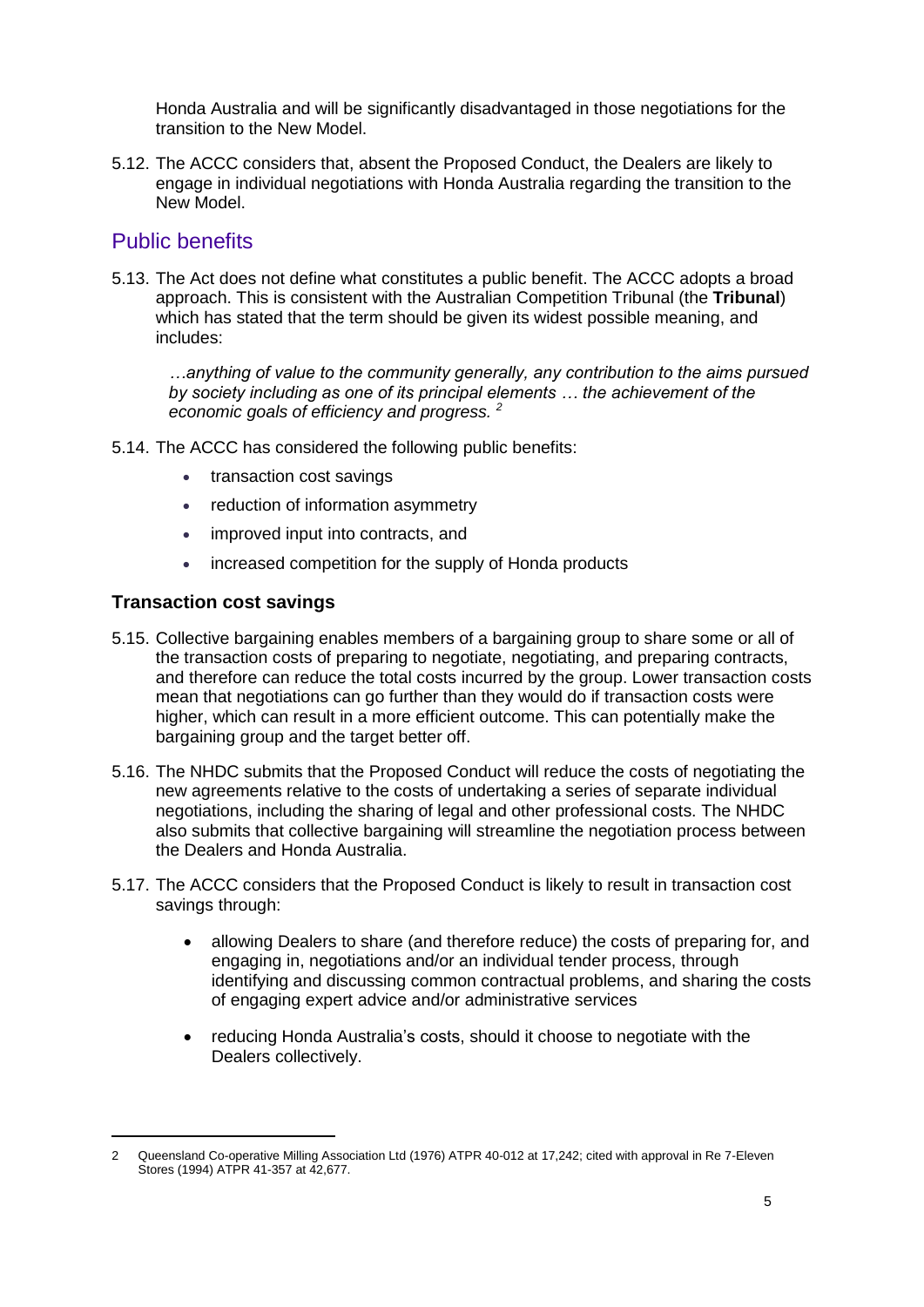#### **Reduction of information asymmetry**

- 5.18. Information asymmetry occurs when one party to a negotiation has access to relevant information that the other party does not. Where there is information asymmetry, the party lacking information may accept or contemplate different terms than it would if more information were available to it. Under these circumstances, the outcomes of the negotiation may not capture many of the available efficiencies. Information asymmetry can often be addressed by improving the transparency of market information. If collective bargaining improves the availability and use of information, it has the potential to enable more complete and efficient contracts to be negotiated that better reflect the needs of members of the bargaining group.
- 5.19. The NHDC submits that bargaining power between Dealers and Honda Australia will be 'equalised' as a result of the Proposed Conduct, by allowing Dealers to share information and jointly negotiate issues. The NHDC submits that collective bargaining prevents Honda Australia from being the only party in possession of all the respective trading terms and market information. It further submits that Dealers will be prejudiced if they are excluded from that information and are unable to ascertain the terms negotiated with other Dealers.
- 5.20. The ACCC considers that the Proposed Conduct is likely to result in some public benefit through addressing, in part, an asymmetry of information between each of the Dealers and Honda Australia, and in so doing may facilitate more efficient outcomes from negotiations.
- 5.21. The ACCC considers that there is likely to be information asymmetry between Honda Australia and each of the Dealers. This is because Honda Australia has information about all of the Dealers through its negotiations and arrangements with each of them, whereas each Dealer only has information about Honda Australia through its own negotiations and has very limited information about the other Dealers, and therefore the options available to it in negotiations. If the Dealers are permitted to share information relevant to negotiations, the ACCC considers that this information asymmetry may be addressed in part.

#### **Improved input into contracts**

- 5.22. The ACCC accepts that, where there is a significant imbalance of bargaining power between two parties in a negotiation, there may be little or no opportunity for the weaker party to negotiate variations that could result in a more efficient and effective contract overall. One way that parties can seek to redress their disadvantage is to bargain collectively.
- 5.23. Honda Australia submits that it has been engaged in ongoing consultation with the NHDC regarding the New Model and proposed terms of the new agreement since at least May 2020, with a copy of the draft agreement being provided to the NHDC on 29 May 2020. Honda Australia considers the consultation to date has been collaborative and constructive, with Honda Australia demonstrating its willingness and enthusiasm to engage with dealers. Honda Australia submits it has not placed undue pressure on dealers, or implied that ongoing relationship may be impacted by delays.
- 5.24. Honda Australia also submits that the New Model will not reduce competition in the Australian automotive market, because this market is highly competitive and Honda's market share is less than 4%.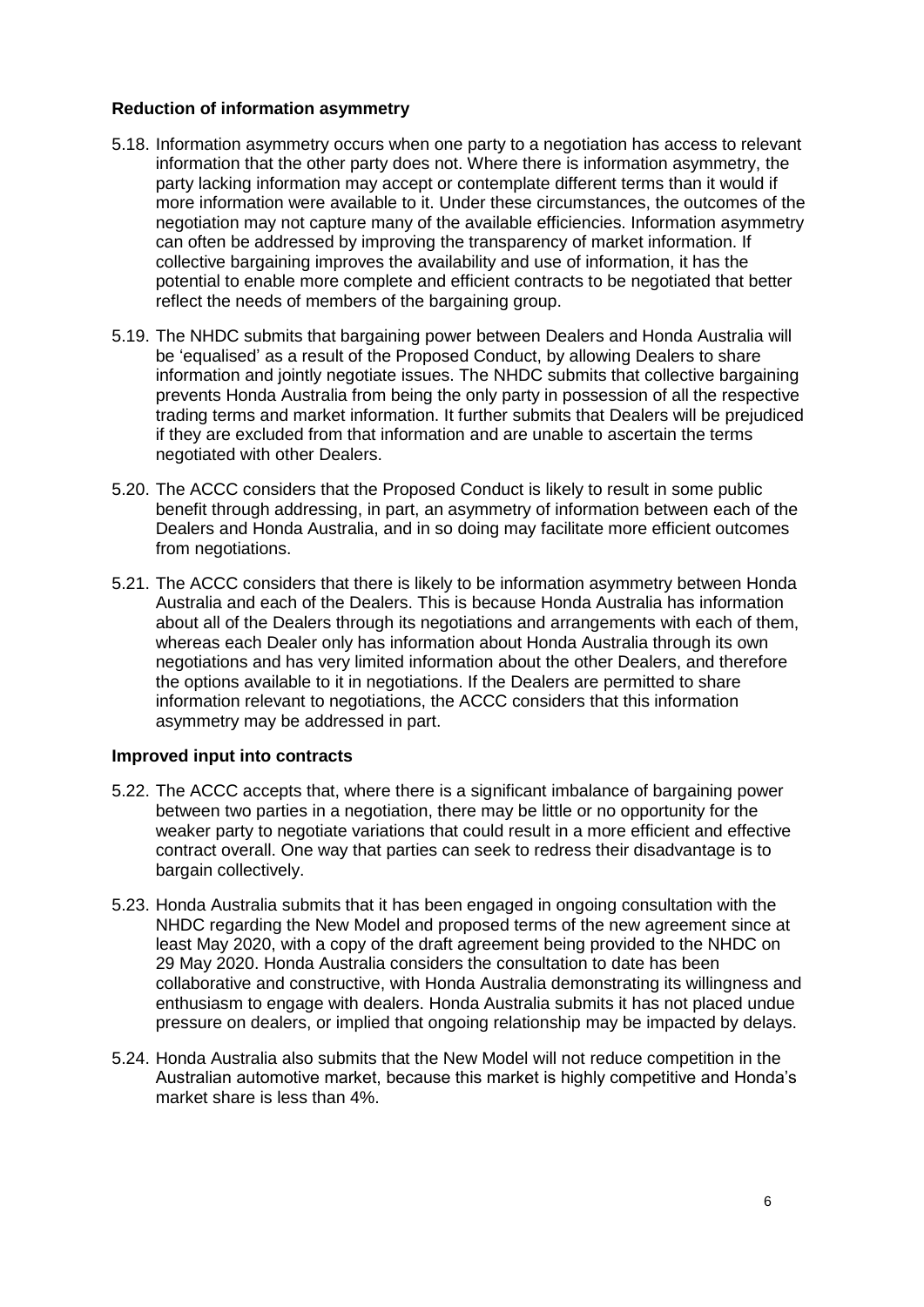5.25. The ACCC has previously noted that there is an imbalance of bargaining power between car manufacturers and new car dealers.<sup>3</sup> The ACCC does not consider that a change in the relative bargaining power of parties to negotiations in and of itself constitutes a public benefit. Rather, the focus of the ACCC's assessment is on the outcome of any changes in relative bargaining power and efficiencies that are likely to be achieved. The ACCC accepts that the Proposed Conduct will allow the Dealers to jointly identify, strategise and propose solutions in relation to standard contract terms they may wish to negotiate. The ACCC considers that the Proposed Conduct is likely to result in a public benefit where the increased input of the Dealers into the agreements results in efficiencies which are mutually beneficial to both the Dealers and Honda Australia.

#### **Increased competition for the supply of Honda products**

- 5.26. The NHDC submits that authorising joint discussions and collective bargaining increases the opportunity for Dealers to be able to have input into the terms negotiated with Honda Australia which preserve the autonomy of Dealers and a greater ability to compete at the dealer level, when compared with the New Model as currently proposed by Honda Australia. The NHDC also submits that the Proposed Conduct is likely to decrease the risk of monopoly conduct by increasing the likelihood that Dealers will have input in order to retain the ability to independently compete in a meaningful way in the market for the sale of Honda products and services after the transition to the New Model.
- 5.27. The ACCC does not consider there is sufficient evidence currently before it to conclude that increased input into contracts will result in increased competition between Honda dealers, or to increase competition for the supply of Honda products, because it is not clear what level of competition is possible between Honda dealers in different regions, but this is likely to be limited and perhaps only in relation to particular products or services (such as the acquisition of finance, insurance, and aftermarket products, for example).

#### **ACCC conclusion on public benefit**

- 5.28. The ACCC considers that the Proposed Conduct is likely to result in public benefits from:
	- reduced transaction costs
	- reduced information asymmetry, and
	- improved input into contracts.

<sup>&</sup>lt;sup>3</sup> See ACCC submission to the Department of Industry, Regulation Impact Statement – franchise relationships between car manufacturers and new car dealers, 13 February 2019 [\(https://www.accc.gov.au/system/files/ACCC%20submission%20to%20the%20franchise%20relationships%20between%2](https://www.accc.gov.au/system/files/ACCC%20submission%20to%20the%20franchise%20relationships%20between%20car%20manufacturers%20and%20new%20car%20dealers%20RIS%20-%2013%20February%202019.pdf) [0car%20manufacturers%20and%20new%20car%20dealers%20RIS%20-%2013%20February%202019.pdf\)](https://www.accc.gov.au/system/files/ACCC%20submission%20to%20the%20franchise%20relationships%20between%20car%20manufacturers%20and%20new%20car%20dealers%20RIS%20-%2013%20February%202019.pdf) and ACCC Final Report into the New Car Retailing Industry, December 2019, pp78-91 [\(https://www.accc.gov.au/publications/new-car-retailing-industry-market-study-final-report\)](https://www.accc.gov.au/publications/new-car-retailing-industry-market-study-final-report).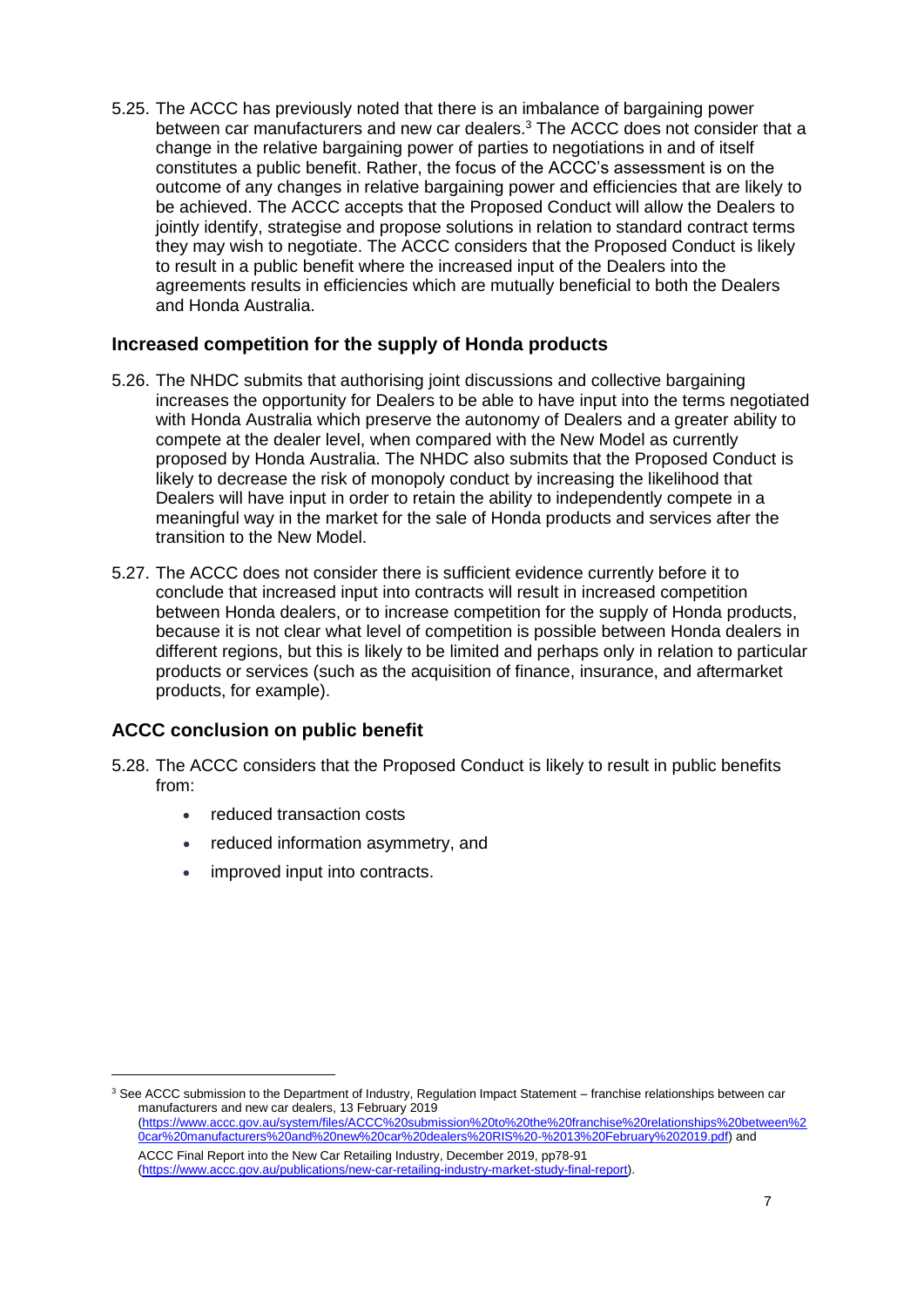# Public detriments

5.29. The Act does not define what constitutes a public detriment. The ACCC adopts a broad approach. This is consistent with the Tribunal which has defined it as:

*…any impairment to the community generally, any harm or damage to the aims pursued by the society including as one of its principal elements the achievement of the goal of economic efficiency.<sup>4</sup>*

#### NHDC view

- 5.30. The NHDC submits that there is no public detriment likely to result from the Proposed Conduct, due to:
	- the move to the New Model regardless of whether or not collective bargaining occurs
	- the relatively small share of sales of motor vehicles in Australia held by Honda Australia
	- the nature of the Proposed Conduct, being restricted as to scope and voluntary in nature.

#### Honda Australia view

- 5.31. Honda Australia considers it appropriate for the ACCC to minimise the opportunity for detriments by imposing conditions on authorisation, namely:
	- the NHDC provide Honda Australia with a list of dealers it is representing, to reduce the risk of prohibited conduct by dealers which are not covered by the authorisation, and
	- the NHDC and the Dealers be required:
		- o not to pressure any dealer to be represented by the NHDC or become covered by the authorisation
		- o not to seek, in negotiating with Honda Australia, that dealers not covered by the authorisation receive any terms less favourable than the Dealers covered by the authorisation, and
		- $\circ$  to respect the confidentiality of any negotiations between Honda Australia and a dealer not covered by the authorisation.

#### 5.32. In response, the NHDC submits that:

- it will disclose the names of those dealers who will be participating as soon as the authorisation comes into force.
- all continuing dealers have been invited to participate and can elect to be included in the group at any time. Those dealers who choose to join are under no obligation to engage in joint discussions or collective bargaining.
- there is no need for the conditions proposed by Honda Australia because there is no suggestion that any of the conduct outlined in the conditions has occurred

<sup>4</sup> Re 7-Eleven Stores (1994) ATPR 41-357 at 42,683.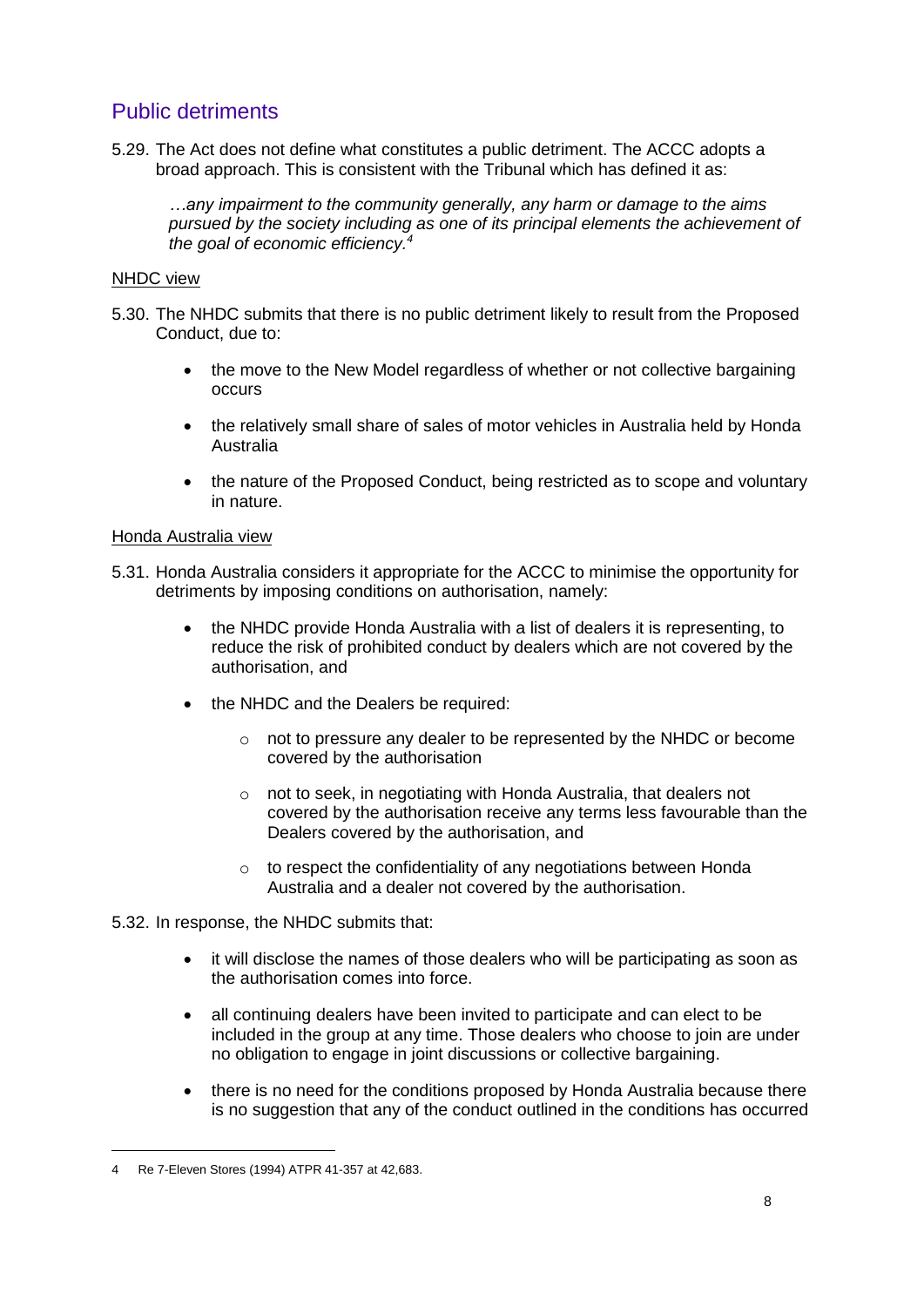or will occur, and the imposition of these conditions would be inappropriate and misleading because it would infer that ACCC intervention in this respect was necessary.

#### ACCC view

- 5.33. The ACCC considers that collective bargaining has the potential to result in a public detriment by reducing the potential for competition between the parties to the collective bargaining arrangement. To the extent that Dealers negotiate collectively with Honda Australia to supply Honda products and services, there is the potential for reduced competition between the Dealers on the terms on which they supply those products and services. In addition, collective activity (including the sharing of commercial information) between competitors can give rise to additional detriments by increasing the likelihood of coordinated conduct (rather than competition) beyond the terms of the authorised agreement.
- 5.34. However, as set out in paragraph 5.10 above, in the future (with or without the Proposed Conduct) the ACCC accepts that there will be significantly reduced or eliminated competition between Dealers as a result of the introduction of the New Model by Honda Australia. While this significantly reduces the potential for intra-brand competition between the Dealers it is not as a result of the Proposed Conduct.
- 5.35. The risk of public detriment arising from the Proposed Conduct is limited because:
	- the Proposed Conduct is narrow in scope, in that it can occur only in respect of arrangements for the transition to the New Model
	- participation in the Proposed Conduct is voluntary for Honda Australia dealers and Honda Australia. The Dealers and Honda Australia remain free to negotiate their own individual arrangements.
	- the constraint provided by inter-brand competition in relation to the supply of new cars will continue i.e. customers have a range of brand options when making a new vehicle purchase
	- the constraint provided by independent operators supplying servicing and repairs of vehicles in competition with the Dealers will continue, and
	- any information shared between Dealers under the Proposed Conduct is likely to lose relevance over time following the transition into the New Model.
- 5.36. The ACCC has decided not to impose the conditions requested by Honda Australia, because:
	- NHDC has agreed to disclose the names of dealers covered by the authorisation to Honda if authorisation is granted
	- Honda Australia remains free to determine what terms it wishes to offer to various Honda dealers (whether in the group or not), what confidentiality requirements it intends to impose on the parties it negotiates with, and whether to negotiate with the bargaining group at all
	- each Honda dealer that is transitioning to the New Model remains free to decide whether or not to join the bargaining group, based on their individual circumstances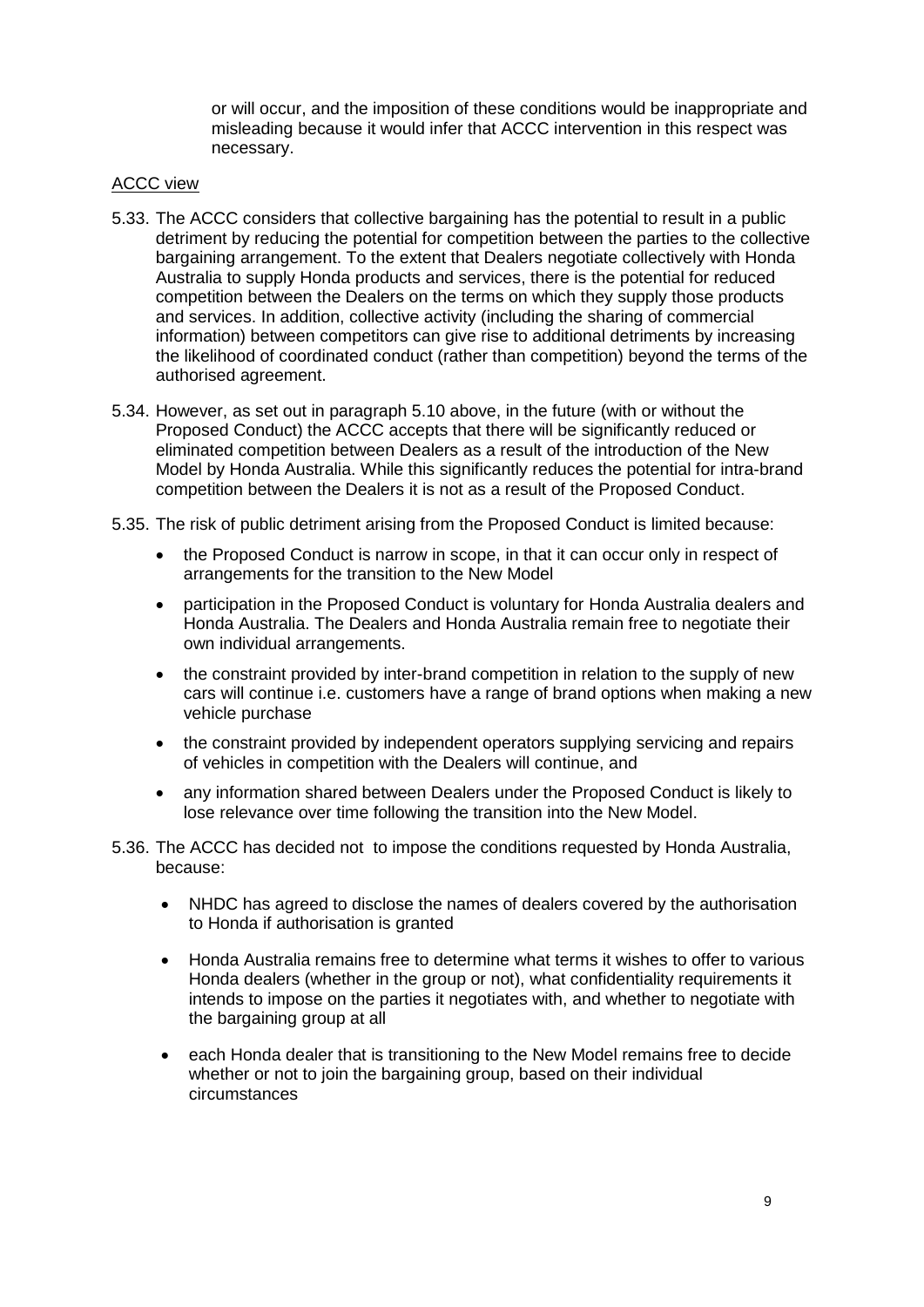- dealers who elect to participate in the Proposed Conduct are under no obligation to engage in joint discussions or collective bargaining, and
- there has been no suggestion of discrimination by NHDC and no concerns raised by any Honda dealers.

#### **Conclusion on public detriment**

5.37. The ACCC considers that the Proposed Conduct is likely to result in limited public detriment.

## Balance of public benefit and detriment

- 5.38. The ACCC considers that the Proposed Conduct is likely to result in public benefits in the form of:
	- transaction cost savings
	- reduction of information asymmetry, and
	- improved input into contracts.
- 5.39. The ACCC considers that the Proposed Conduct is likely to result in limited public detriment, because of the narrow scope of the conduct, the voluntary nature of the parties' participation, the constraint provided by competitors, and the limited relevance of the information to be shared after the New Model has been entered into.
- 5.40. Therefore, for the reasons outlined in this determination, the ACCC is satisfied that the Proposed Conduct is likely to result in a public benefit and that this public benefit would outweigh any likely detriment to the public from the Proposed Conduct.

## Length of authorisation

- 5.41. The Act allows the ACCC to grant authorisation for a limited period of time.<sup>5</sup> This enables the ACCC to be in a position to be satisfied that the likely public benefits will outweigh the detriment for the period of authorisation. It also enables the ACCC to review the authorisation, and the public benefits and detriments that have resulted, after an appropriate period.
- 5.42. In this instance, the NHDC sought authorisation for 11 years from the date of the ACCC's final determination, on the basis that initial agreements are intended to operate from July 2021 for five years, with a potential to renew for another five years.
- 5.43. Honda Australia submits that authorisation for the term requested would be inappropriate, because the Proposed Conduct permits the Dealers to discuss the terms of the New Model, which is intended to be finalised and implemented by July 2021. Honda submits that authorisation should be granted for the period up until the new agency agreement has been executed by the dealers (before July 2021).
- 5.44. The ACCC grants authorisation until 31 July 2026.
- 5.45. The ACCC considers that, given the purpose of this authorisation is to negotiate regarding the transition to the New Model, it would be appropriate for the NHDC to separately seek authorisation for any further collective negotiations at the end of the five year agreements.

<sup>5</sup> Subsection 91(1)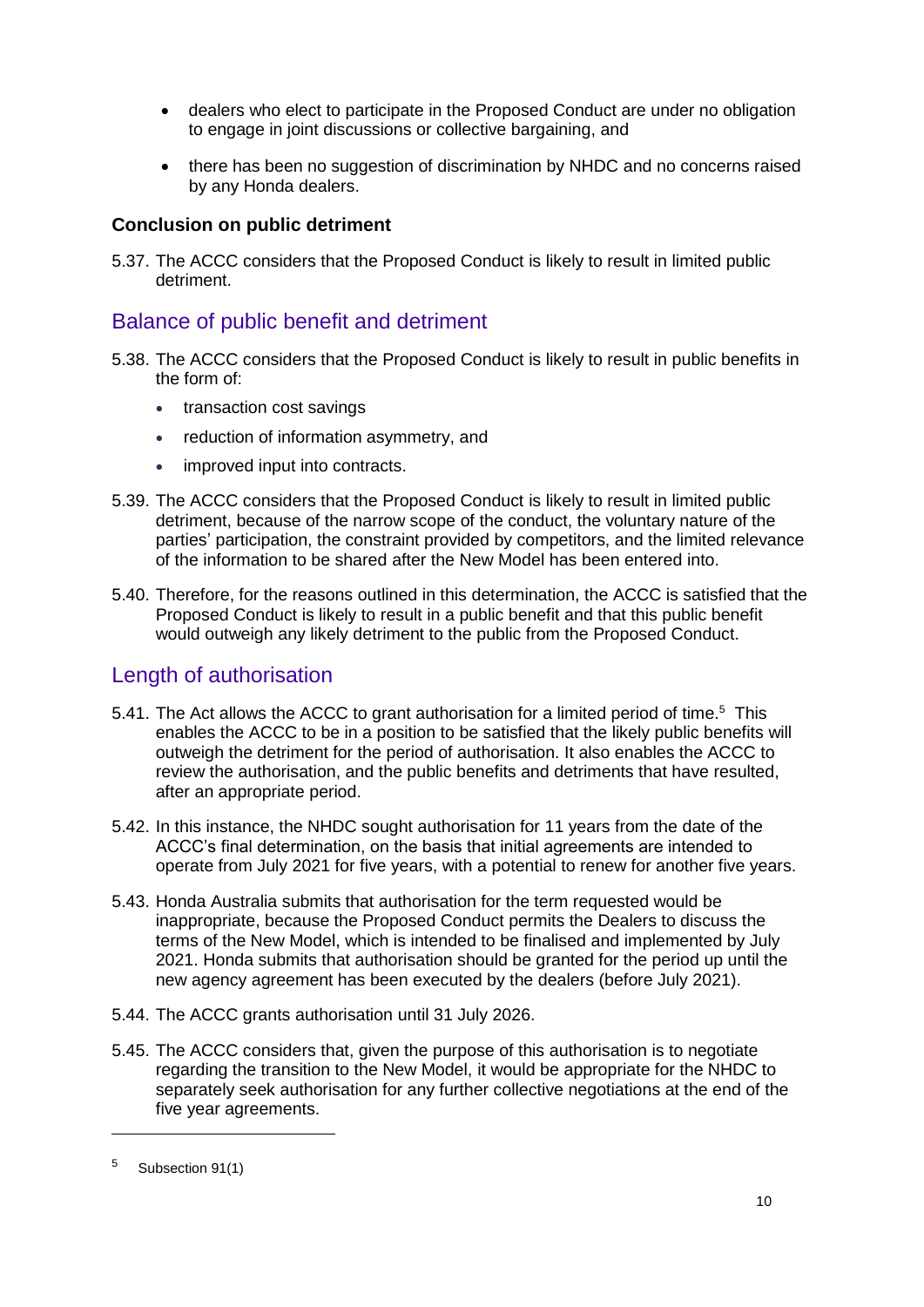# 6. Determination

# The application

- 6.1. On 21 August 2020, the NHDC lodged application AA1000528 with the ACCC, seeking authorisation under subsection 88(1) of the Act.
- 6.2. The NHDC sought authorisation for the Proposed Conduct (defined at paragraph 3.1).

## The authorisation test

- 6.3. Under subsections 90(7) and 90(8) of the Act, the ACCC must not grant authorisation unless it is satisfied in all the circumstances that the Proposed Conduct is likely to result in a benefit to the public and the benefit would outweigh the detriment to the public that would be likely to result from the Proposed Conduct.
- 6.4. For the reasons outlined in this determination, the ACCC is satisfied, in all the circumstances, that the Proposed Conduct would be likely to result in a benefit to the public and the benefit to the public would outweigh the detriment to the public that would result or be likely to result from the Proposed Conduct, including any lessening of competition.
- 6.5. Accordingly, the ACCC has decided to grant authorisation.

# Conduct which the ACCC authorises

- 6.6. The ACCC grants authorisation AA1000528 to enable the NHDC and any Honda Australia dealers transitioning to Honda Australia's proposed new agency model who have already joined the bargaining group, or who choose to join in the future, to:
	- a) discuss and share information about the terms of the termination of existing dealership arrangements between Honda Australia dealers and Honda Australia
	- b) discuss and share information about the proposed terms of the New Model
	- c) collectively negotiate with Honda Australia in relation to the above issues
	- d) individual Dealers to enter into agreements with Honda Australia on the basis of collective negotiations, and
	- e) give effect to any agreements arising from those collective negotiations.
- 6.7. Discussions between NHDC and the Dealers, and negotiations with Honda Australia, may cover the terms of the proposed New Model, including terms and information with respect to:
	- commissions
	- circumstances in which capital expenditure will be reimbursed and the nature and calculation of that reimbursement
	- Honda Australia's proposed 'one price everywhere' model for new vehicle pricing
	- compensation and reimbursement for included services